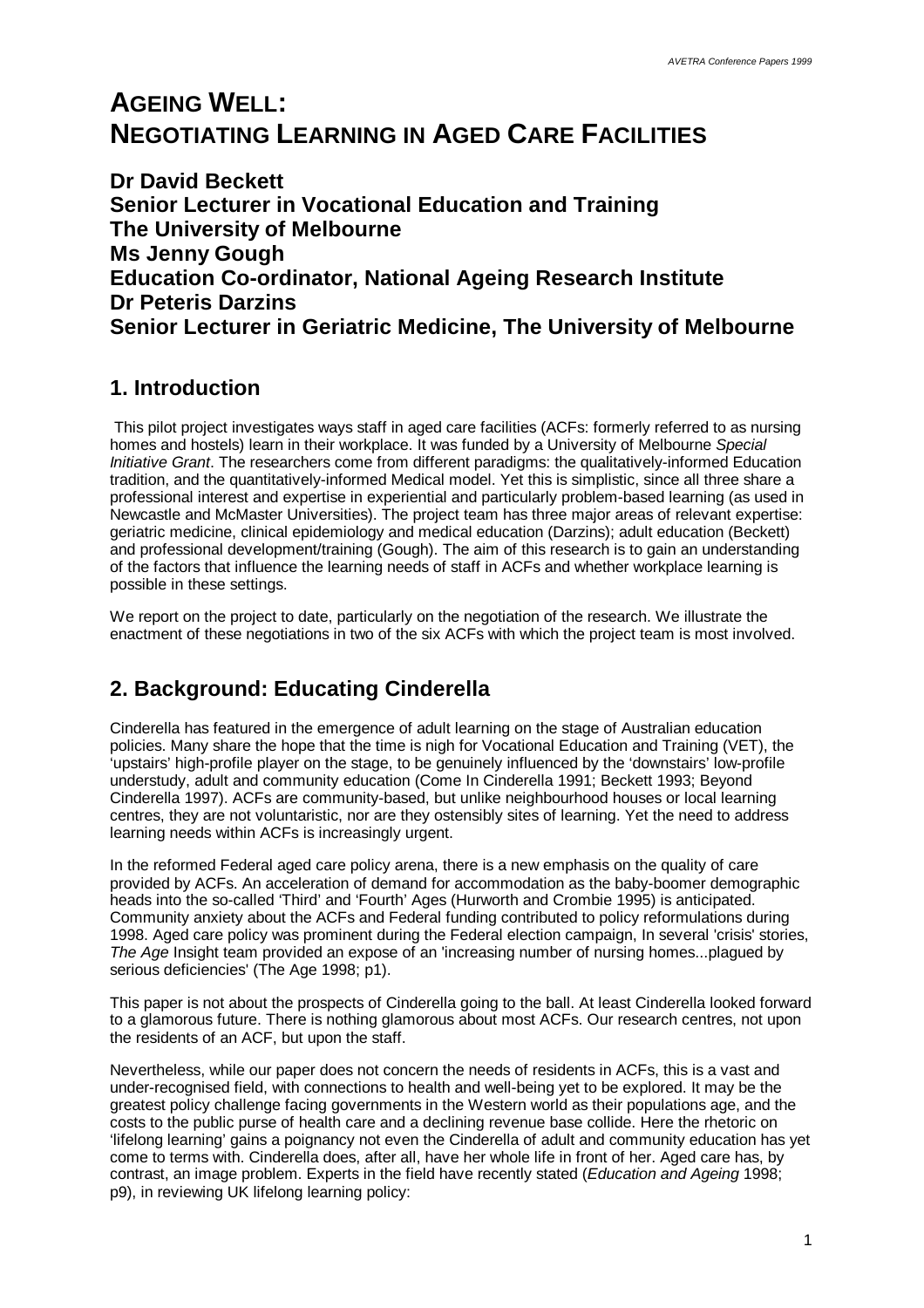Later life is only associated with conditions of ill-health, dependency, frailty, poverty and lack of dignity. There is nothing about the freedom, activity, challenges, altruism and positive contributions to society which characterise the lives of many older people, and which, while being in themselves educational, also call for support from a national learning culture.

Given the above aged care and lifelong learning policies' nexus, more than ever before, the adult learning - the 'professional development' really - of the regulated, unregulated and managerial staff within both nursing homes and hostels across Australia should be a priority. Yet perceptions of unglamorous contexts, and unglamorous work, tend to render invisible the learning needs of such workers.

Who are the workers in an ACF? The profile is shaped not only by nursing (both Division 1, traditionally known as Registered Nurses, and Division 2, traditionally Enrolled Nurses), but also by health care work of widening variety: physio- and other therapies, welfare and other agencies, and a growing number of 'patient care attendants' (PCAs), 'nursing assistants', and the like. Various stages of residents' medical dependency necessitate 24 hour care (especially the high dependency of the 'nursing home'), so shift work is a feature, and so is the part-time, female composition of the workforce. Clearly the nursing/non-nursing divide is up for re-negotiation as patient care attendants take up some of the jobs which ENs and many RNs would traditionally have done. In some low-care ACFs these 'unregulated workers' provide the whole workforce, but in others none are employed at all. All of these aspects require managing and leadership (especially with heightened public expectations and media attention, and with accountability to regulatory bodies). Sophisticated local capabilities are much in demand but are often lacking, and 'directors of nursing' are expected to meet this demand.

Nurses and allied health professionals have a strong initial and evolving post-initial raft of professionalised, credentialled and registration requirements. However, in the area of continuing professional education, gerontic nursing is not well served. . Recent innovations for PCAs include TAFE and Australian Nursing Federation courses. Some tertiary graduate diplomas also target ACFs as generic workplaces. Despite this, little formal education or training is available for most of this parttime, female workforce. Indeed, most of those who are not nurses or allied health professionals have little formal qualifications, but may have years of experience. Low levels of literacy are common. Yet these women who work 'down-stairs' are now expected to adapt to local and national versions of new, higher community expectations.

## **3. Negotiating Workplace Research**

Since 1995, the National Ageing Research Institute (NARI) (an affiliate of The University of Melbourne) in collaboration with the North West Hospital (NWH) in Royal Park, has conducted a seminar series for health care professionals working with older people. This program has provided insights into the conduct of continuing education in the aged care field. The approach so far appears to be marked by:

- ÿ what is *ad hoc* rather than planned;
- $\geq$  little attention being given to on-site/off-site transfer of education;
- $\geq$  involvement by clinicians (eg medical practitioners, nurses, allied health professionals, psychologists, social workers, research scientists);
- $\triangleright$  cursory attention to contemporary adult learning theory and practice;
- $\triangleright$  insufficient awareness of vocational pathways or of accreditation;
- $\triangleright$  no basis in known learning or specific clinical practice needs;
- little effective use of contemporary educational/communication technologies or contemporary professional practice structures such as competence .

The aged care sector comprises a large number of small facilities (many with fewer than 20 staff) where education and training expertise rarely exists. Like most small businesses (Karpin 1995), individual ACFs require assistance to analyse education and training needs, explore optional solutions, and design and evaluate effective educational opportunities. Facility managers are beginning to seek assistance from education and training providers to design effective educational interventions. The new regulatory environment makes this an imperative. Twelve ACFs in the inner northern and western suburbs of Melbourne were identified from the larger number with which NARI has contact, covering both those with hostel and nursing home orientation. Six of those twelve form a Control group; six comprise the Intervention group. A questionnaire was devised to survey the formal and informal education and training experiences of up to about ten staff in each of the twelve ACFs, when the Project commenced. There is a follow-up questionnaire for the same staff when the Project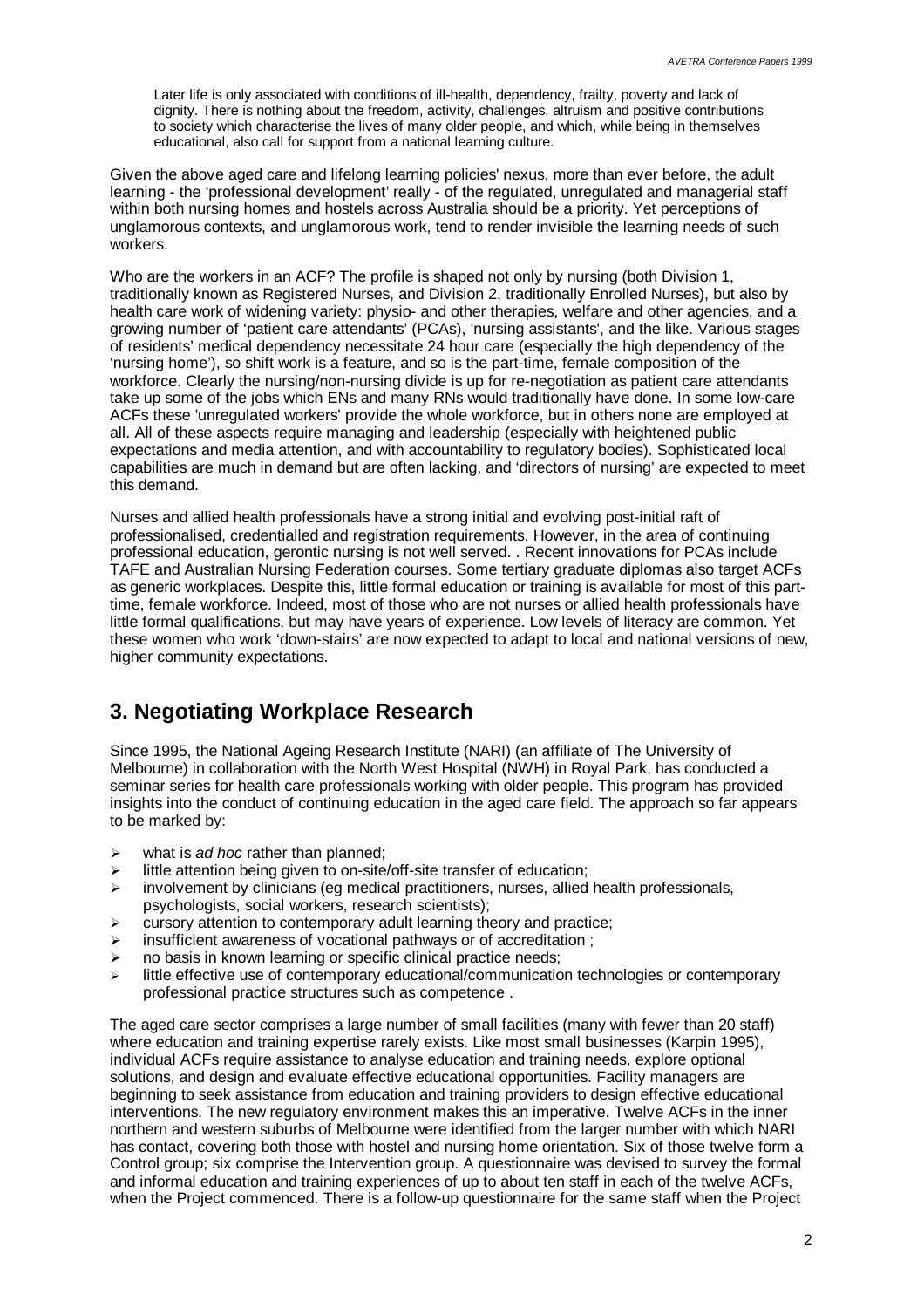concludes. Combining this data with observational and conversational data, we want to ascertain how the intervention described below made a difference to the staff in the latter six ACFs, compared to the Control group of ACFs where there was no intervention. Since August 1998, we have been working with the six ACFs in this Intervention group as follows:

- $\geq$  At a meeting at NARI we invited the six ACF managers to consider some practical ways they can encourage their staff and themselves to take 'workplace learning' on board;
- $\triangleright$  We encouraged those managers to take these ideas back to their own workplace, and develop a modest 'on-site' staff development plan, in consultation with key staff and ourselves;
- $\triangleright$  We facilitated the implementation of these site-based plans, concluding towards the end of 1998, whereby we met with each of the local learning groups (ie. at each ACF) regularly, to monitor and assist with the implementation of the learning plans, identify and record progress, observe and report impediments and successes, assist with problem solving as appropriate, and to ensure deadlines can be met. (This work is now concluding)

We will evaluate this approach early in 1999 to find out if our approach is feasible in other, similar workplaces, giving attention to the learning needs of different groups of staff and managers, criteria for selection of appropriate learning solutions, and recommendations for structure, implementation and evaluation of learning plans. What was crucial in this sequence was the emphasis on the 'ownership' of the local learning need for each ACF, and the structuring of that need as a workplace 'problem', which all relevant staff could identify with. In this way we wanted to redress some of the difficulties in workplace learning listed above arising from NARI activities with ACFs since 1995, and which have been discussed more generally in VET scholarship in recent years (eg. Beckett and Hager 1998, Boud and Garrick 1999). Negotiation took place at each of the six sites, involving between 8-12 staff and the ACF's manager or representative, and one of us, so that the learning plan had relevant content for that site. What follows are two examples from the range of six negotiated local learning plans. Both plans are, we believe, process-driven, because they are shaped by the opportunities, constraints and contingencies of the specific workplace itself, even although, of course, the larger policy context outlined earlier, and NARI's own experiences, shape the very need for such workplace learning in the first place.

#### **TWO EXAMPLES OF SUCH LEARNING PLANS WERE:**

**Title**: "Improving the Management of Residents with Dementia"

#### **Workplace Problem**

Challenging behaviours amongst the residents in the dementia unit at Pleasantville (pseud.) require a sharing of staff experience in addressing these behaviours. This is difficult when staff work patterns (shifts and other responsibilities) engage individual resident behaviour patterns in many different times and ways.

#### **Learning Needs to be Addressed**

Communication skills (inc both initial documentation and verbal discussion between staff)

Teamwork in analysing 'critical incidents'

Reporting of implementation of responses to such 'incidents'

#### **Format and Structure**

Unit staff to meet fortnightly (Wednesdays at 2 pm, which is as much as possible a common time), outside the unit, with DB as facilitator.

On the alternate Wednesdays, each staff member to meet with her 'pair' to swap experiences of any challenging behaviours in the preceding few days, and what was done to address these at the times these arose. Each 'pair' to collect brief notes about such incidents and table a verbal report each fortnight with the unit staff as a team. DB to record these discussions.

Two months of this structure, then an evaluation, and summary of workplace learning.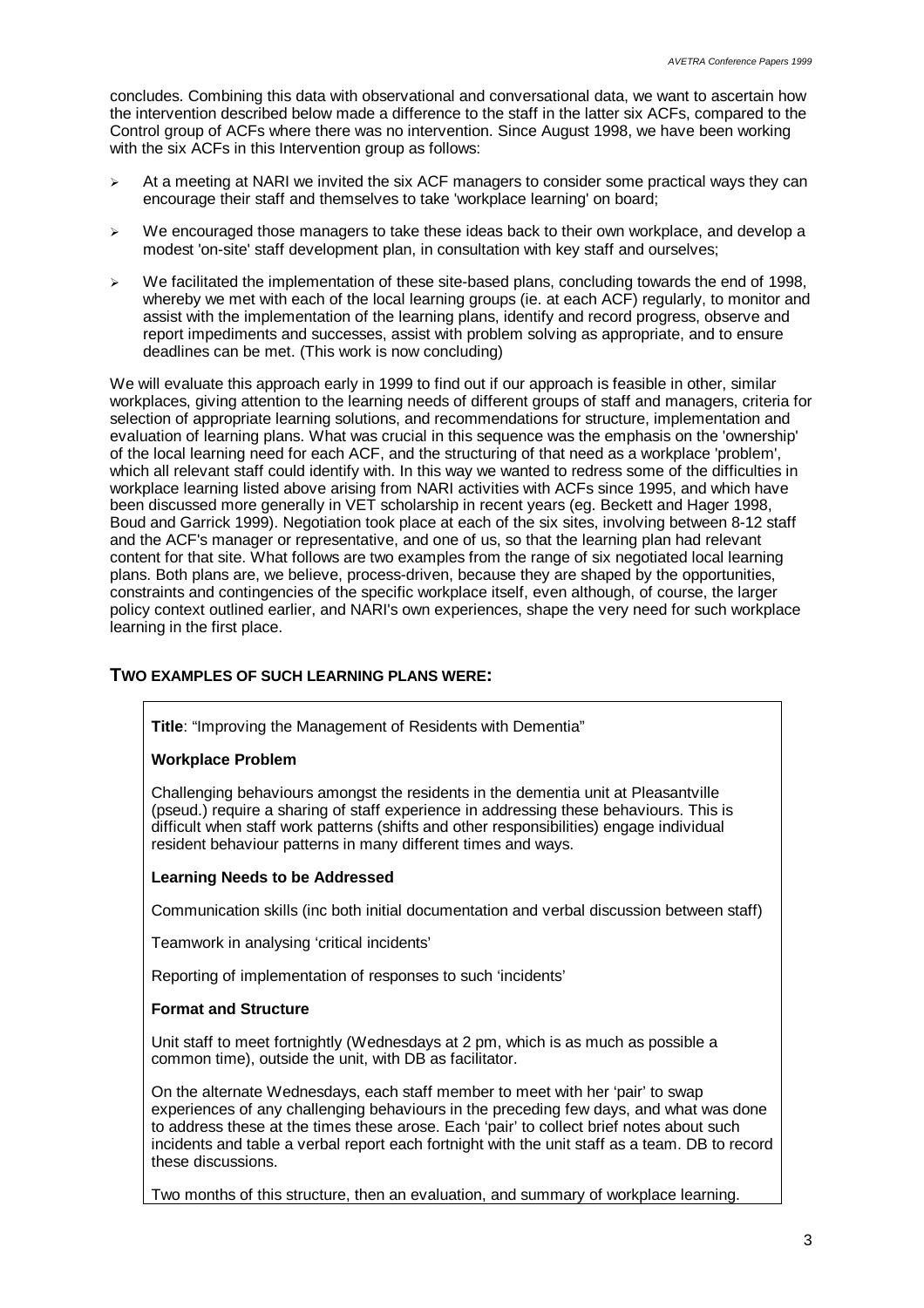**Title**: "Using Handover to enhance Holistic Care of Individual Residents at Sunnyside Nursing Home"

#### **Workplace Problem**

Daily 'Handover' from one shift to the next is not efficient: the type and volume of information and the way it is presented often leave untouched important background to or changes in an individual resident's condition or needs.

### **Learning Needs to be Addressed**

Researching resident history and current concerns

Presentation of Resident of the Week -volunteer RN Div 2

Facilitating group discussion - volunteer RN Div 1, including record keeping

Responsibility for the project - Charge Nurse (CN)

#### **Format and Structure**

Wednesday 2.45-3.30 - night shift staff are encouraged to participate, offered extra 30 minutes' pay. Staff attend if they are interested and available

At the conclusion of the 30 min education session, traditional handover takes place for 15 minutes.

The CN maintains a journal during the project

#### **Evaluation:**

After two months of this structure, an evaluation session to be facilitated by JG to get first hand input from staff involved. A modified nominal group technique will be used, including questions provided by the CN. This evaluation session will include group discussion and suggestions to the management regarding their preference for continuing/discontinuing the sessions. The CN and JG will separately reflect on the management learning as reflected in her journal and as it emerges in the discussion.

## **4. Enacting the Process**

## **4.1 EPISTEMOLOGICAL ENACTMENT:**

#### **"Improving the Management of Residents with Dementia"**

Seven staff, both nurses and PCAs, all females, who work in the dementia unit at Pleasantville ACF met with DB regularly. Meetings #1 and #2 were mainly involved with sharing experiences with certain residents, but across meetings #3, #4 and #5, the adult learning perspective was made more explicit. Consider these notes, taken by DB, and verified by those seven staff.

#### *Meeting #3 Oct 7 1998*

#### **Resident B\*\*\*\*\***

Update: Barbara: B\*\*\*\*\* has been hospitalised with a broken femur. Maree visited her - drinking with syringe etc, and with family support at meal times. Susan: not on IV now

#### **Resident C\*\*\*\***

Update: Judith: C\*\*\*\* back from hospital 30 mins ago (Susan: quite dopey too) - balance problems, some aggression. B and S both astonished to see her returned so soon - medical matters still present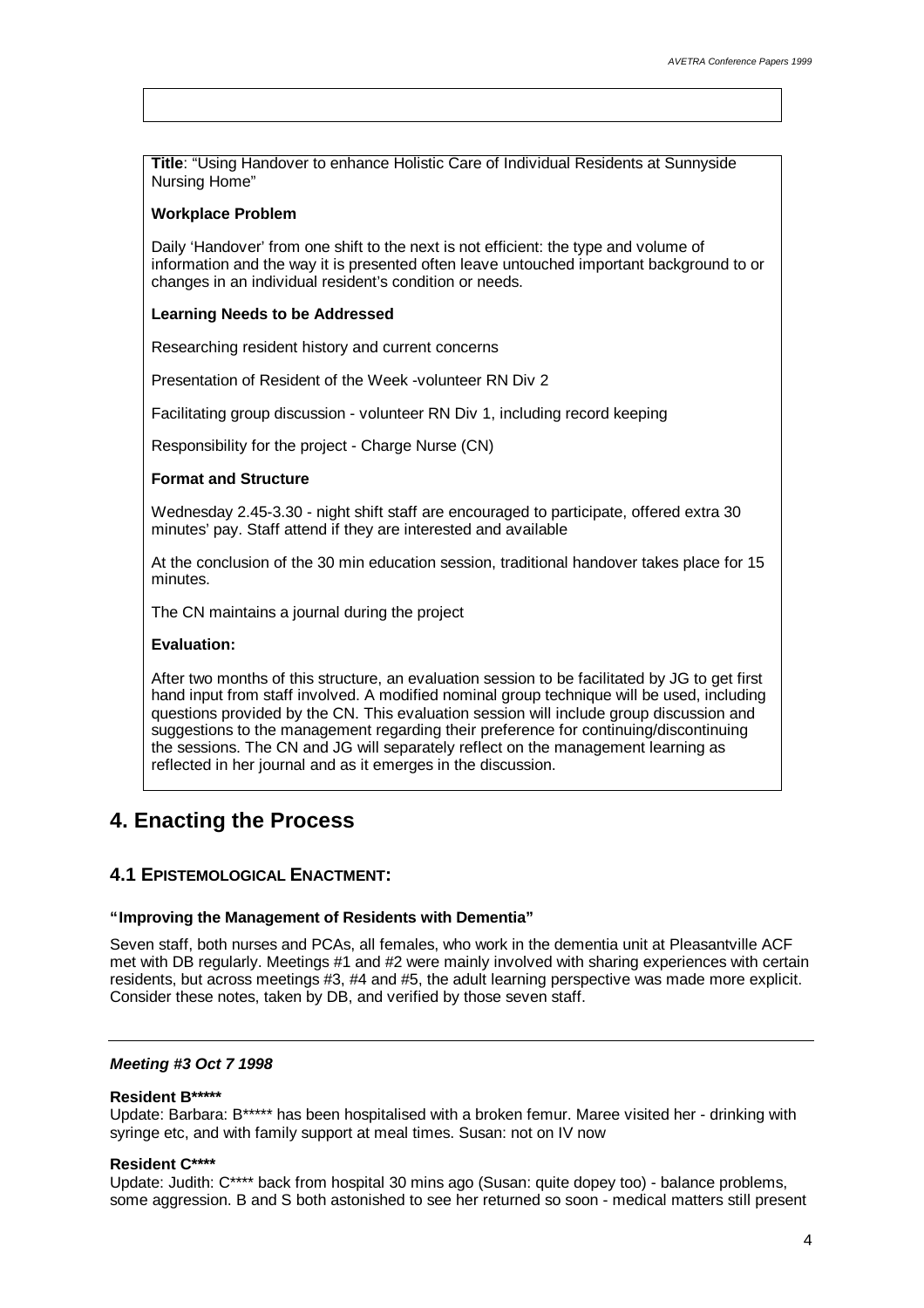#### **Resident B\*\*\***

Update: Judith: goes to bed fully-dressed. Mari: B<sup>\*\*\*</sup> required full change of clothes this morning. S: use a lip-plate for lunch, some wandering the unit. Marj: agreed - moves furniture, 'dusts', B. better at night now, and S agreed, as B\*\*\* heads straight for toilet in the morning, yet today's incontinence is less typical. Maree and Marjery agree recognition is quite good. S: hairdresser return trip is significant - sees the door! J and Marjery agree that patterning B\*\*\*'s days is difficult

#### **Resident M\*\*\***

Update: Barb: the medical advice was to 'modify' the TLC, and change the medication. J: still weepy, even howling. B wondered if M\*\*\* liked being a resident. M noted M\*\*\* can shower OK, reluctant to come in the door (can see reflection?). J: noted M\*\*\* strong on teeth-cleaning. S wondered if there was a lot of frustrated communication there, B wondering if a firmer line was called for.

#### **General points to emerge in discussion agreed on by participating staff:**

- 1. Changes in staffing, and family visits (etc) are significant for these residents: they may see these as 'interference' with their lives - there's an ownership tension always present for them.
- 2. Its essential to have a wide range/repertoire of responses to engage 'challenging behaviours' must constantly try out things, since across the 24 hrs and several staff, a resident in this unit will vary in behaviour often dramatically.
- 3. Hospitalisation turns residents into patients off-site, they tend to become medical diagnoses, and then are liable to the 'throughput' priorities of a hospital, arriving back at Pleasantville prematurely, and disoriented, and without the prospect of high-level medical care continuing.
- $\triangleright$  Structures and patterns are essential for these residents, but they frequently struggle to re-invent these.

#### *Meeting #4 Oct 21 1998*

#### **Resident B\*\*\*\*\*\***

Update: still hospitalised, and w/listed for a nursing home (S)

#### **Resident C\*\*\*\***

Update: (B) aggression, deterioration req a full medical review esp psych aged care assessment (Maree) and possible re-placement: but (B) 'Where do they go … ?'

#### **Resident B\*\*\***

Update: (M) mumbling, incommunicable: 'What on earth is going on?'

(Janice via Maree) toileting problems, some agitation: discussion of continence-related reasons (B, J, S: 'I'm finding… .'). Good support from medico, and medication is effective; family back and involved.

Maree: soft food leads to knife on the tongue: 'I think she should have spoon'

- (J) 'I provide a spoon for savoury mince'
- (M) reversed the utensils to see if that helps

#### **Resident M\*\*\***

Update: (J) sociable - passed the 'nuts and bolts' around; (L) any medication changes? Very lucid. (B) no changes so far. But J and M: different over the weekend, very teary. (S) She wants to stop in, so 'Go and sit in the lounge… '. Maree: lots of touching, crying: 'If you stop, I'll take you for a walk'. Janice (via Maree): kept occupied folding bin bags, but (L) concentration diminished - only folded two towels.

(Marjery) M\*\*\* told B\*\*\* to 'shut up' when she was excited!!! (B) medico ordered some medication changes from today.

#### DB asked staff:

Consider what you do in such 'challenging' situations as the above. Is it:

- $\triangleright$  'guessing' (WHY is Resident doing this?) OR
- $\triangleright$  'trying' (WHAT IF we do this?) OR
- 'showing' (WHEN we do this...)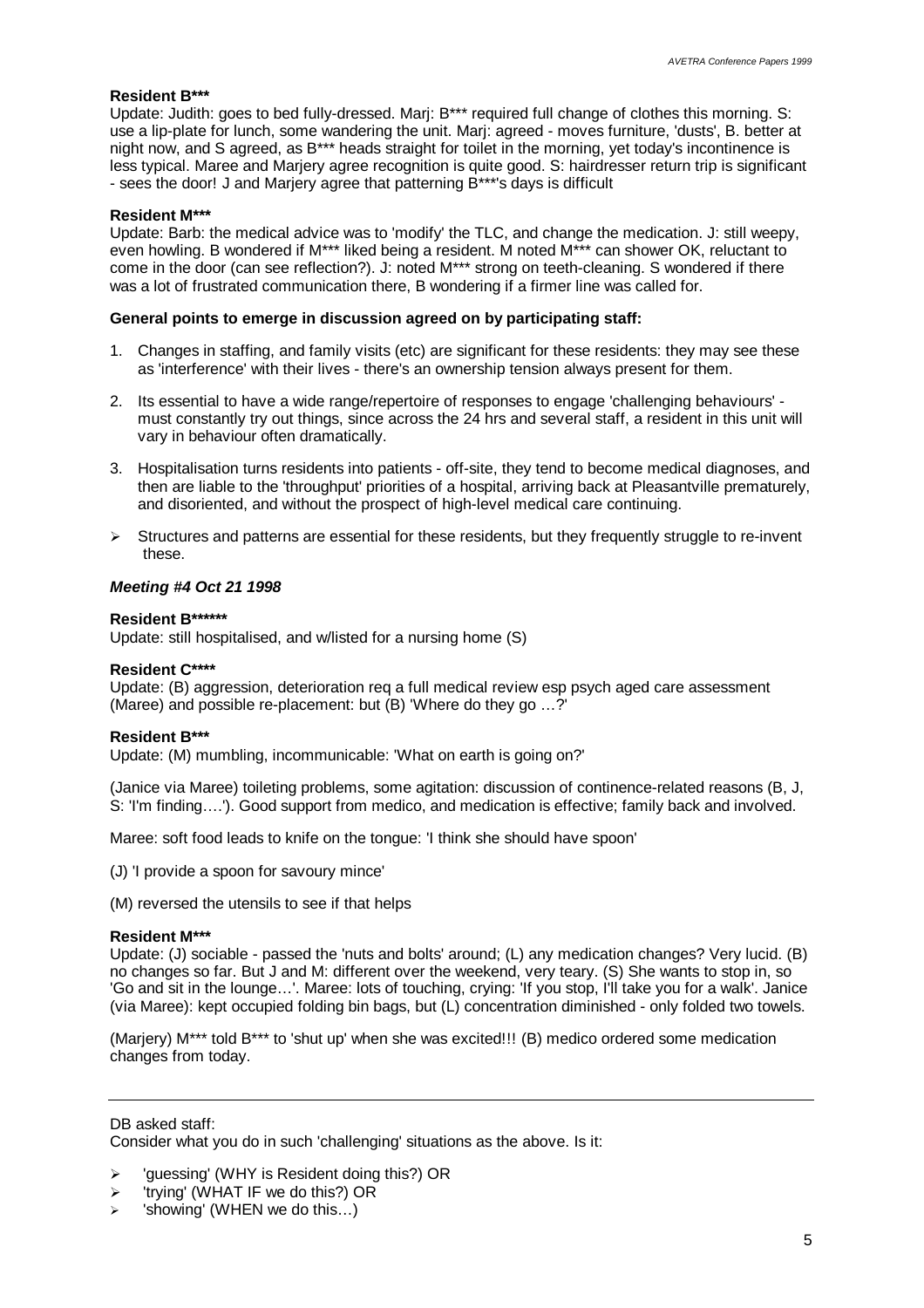*Which of these more accurately describes what you find yourself doing?*

#### **General points to emerge in discussion, agreed on by participating staff:**

- $\geq$  'Trying' (including both now eg. 'I think she should have spoon' & going away and trying later) is most apt. This is followed by
- $\triangleright$  'Guessing' ('What on earth is going on? Inc. looking for other evidence e. g. urine smell). This indicates that
- $\geq$  'Showing' is the least apt (requires the most reflection: staff wouldn't find themselves 'showing' because of the ethical implications eg. bottom-washing has a dignity aspect).

#### *Meeting #5 Nov 4 1998*

#### *What do I find myself doing which expresses empathy?* **The group then reflected again on their own learning (cf. previous meeting):**

Discussion produced agreement that staff 'talk on their [residents'] level' (Maree), which is hard until you get to know residents, and talk in such a way that humours residents: eg. 'I feel good today/you look good today' to start them off, rather than ask 'How are you… ?' Staff not likely to get at a resident's condition directly: recognise there's a telling and re-telling of stories, so look for signs of a 'new story' emerging (Barbara). The stories are indications of 'residents' realities' - essential for empathetic staff in dementia units to come to understand.

#### **Analysis**

These Pleasantville staff are able to articulate a process of workplace learning shaped by epistemological considerations. In particular, they are able to share their learnings of what works with individual residents' 'challenging behaviours' (or 'hot action': Beckett 1996) within frameworks that are *chronological* (times of the day or night, events like visits and meals), *medical* (dosages, clinical matters, hospitals), *psychosociological* (relationships with staff, families, each other) and so on. Here the goal for the staff is pattern-making and re-making, 'reading' a critical situation or challenging behaviour such that it then can be better understood. This instantiates Dewey's view (in Garrison 1999) that the ends of practical action and judgement emerge in a creative effort to overcome a 'disrupted context' - and a dementia unit is eminently disruptable. These staff, it will be noted, engage in practical reasoning, in attempts to shape stability within the unit. This is fundamentally an Aristotelian epistemology, since it is concerned with the dynamism of means and ends, the respect for practical (as opposed to theoretical) action and for the embodied subject. As history tells us, this confronts much of Western education, with its traditional focus on Platonic epistemology, and by Cartesian ontology.

Yet the fieldwork represented by Pleasantville reveals a deeper analysis. When pressed to identify what they find themselves relying upon in the moments of greatest workplace challenge, the staff opted for 'trying', rather than guessing or showing. Guessing and showing are candidates because they represent, respectively, 'double-loop learning' (hypothesising, or 'what if… ) and the artistry of practice. Argyris and Schon, in the late 1970s, and Schon in the 1980s, have advanced these two epistemological considerations as ways to understand organisational and workplace learning - at least for individuals.

But in these more postmodern times, we are attuned to the diversity of voices (or narratives) represented amongst a workforce. How do PCAs and nurses understand their practical workplace challenges? By acknowledging their own sensitivity to the value of empathy, the staff at Pleasantville showed that pattern-making and re-making had a more profound epistemological significance. They do 'try' - but not merely to re-stabilise a situation. Their 'trying' is expressed in discourse (that is, speech, actions, meanings) which invites and elicits residents' own narratives. Caring for the dementing is thus regarded by staff involved as anticipating the need to enter into marginalised discourses, that is, it has an ethical purpose, which is, nonetheless up for re-shaping each day, or rather, each shift.

Here then we see entwined in one profound epistemological enactment not only Aristotelian practical judgments, but also a privileging of what some prominent postmodern adult educators have called the 'local, personal and the particular' (Bryant and Usher 1997).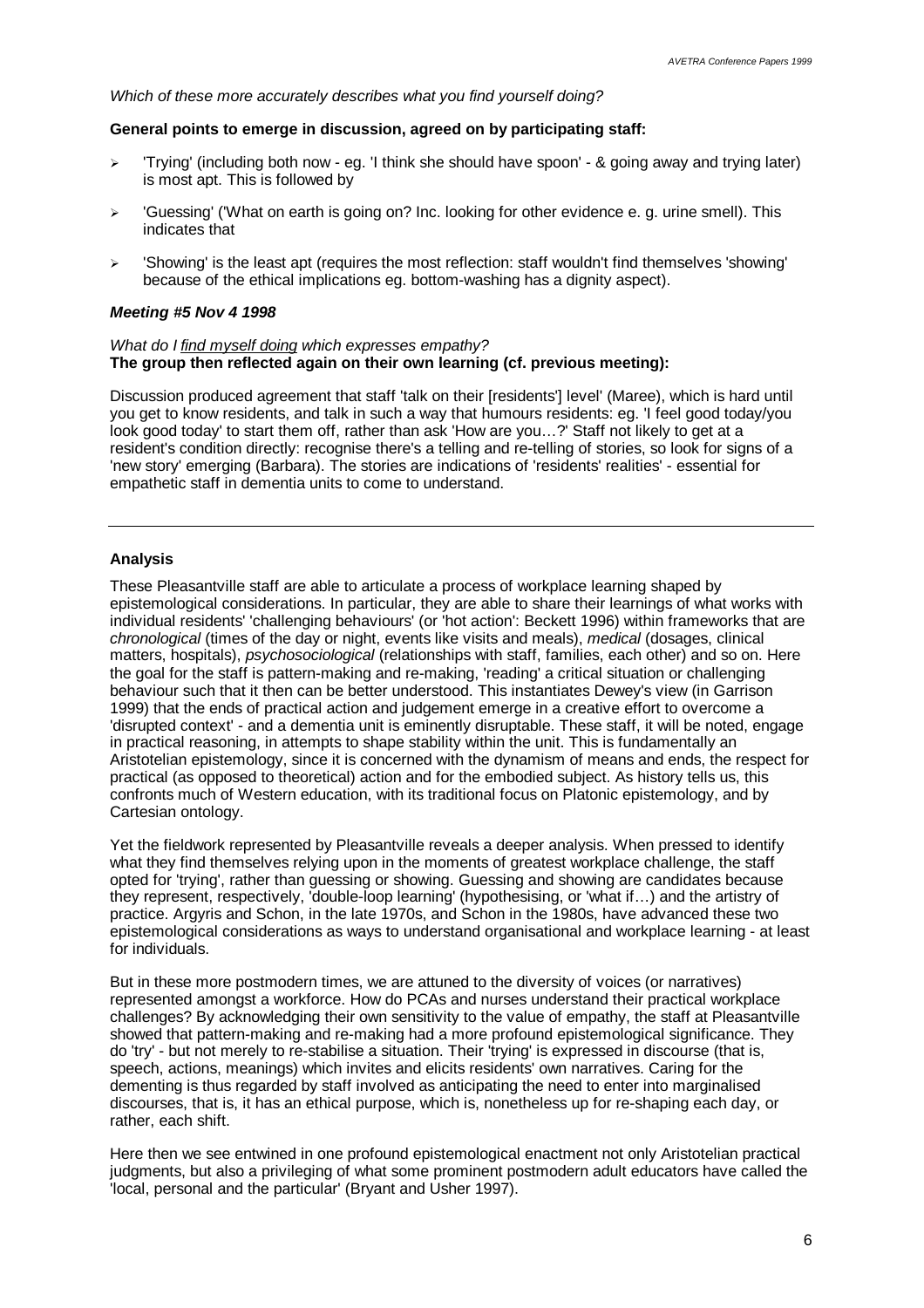## **4.2 ORGANISATIONAL ENACTMENT**

"Using Handover to enhance Holistic Care of Individual Residents at Sunnyside Nursing Home"

A small organisation with a traditional hierarchical structure and procedures, Sunnyside Nursing Home highlights the impact of organisational variables on workplace learning as suggested by the Hayton and Loveder model in 1992, cited in Hager (1997 p. 21). The Sunnyside workplace learning project demanded sensitive enactment through a tiny maze of paths and crevasses.

## **The Agreed Learning Plan**

The DoN and CN agreed that an 'education session' would meet for 30 minutes each Wednesday prior to the usual daily Handover, that it would be open to all RNs Div 1 and Div 2, and would be structured around a presentation on a selected 'Resident of the Week'. One volunteer Div 2 would research the resident in the week prior and a discussion would be chaired by a Div 1 volunteer. It will be called an 'education session' to give it equal status with other inservice activities, attendance will be recognised by a NARI Certificate and will be recorded in the staff education records. Participating staff will be paid for the extra 30 minutes beyond their shift.

## **The Other Learning Plan**

The CN was told she had responsibility for the project, as an opportunity for her to take more of a management role in the organisation. Upon my suggestion, she agreed to keep a journal recording her journey in this project, an opportunity for management learning in the context of her work (Beckett in Boud 1998)

## **The Action On Stage**

It was immediately clear that the initial plan to let the site project run without further intervention was not feasible; the first phone conversation indicated that the first session "Went well but ... got off the rails", and had become "bigger" than the DoN intended. The DoN issued a staff memo that delineated the timeframe for the sessions. I became more active in observing the sessions and meeting with the DoN and CN.

The first education session I observed ran smoothly. The volunteer Div2 reading verbatim the many pages of notes she had made about the Resident's history, her needs and suggested a number of strategies. She took 25 of the 30 minutes to give this presentation, no one interrupted or made any attempt to change the way the time was being used. A crammed two minutes of discussion concluded that this was a good holistic picture of the Resident to have drawn, but that the case was so difficult and complex that everything had been tried before in some form, and staff should be comforted that they are doing the best they can do. The presenter was congratulated for her thorough presentation. This seemed to be a passive group, unaccustomed to group process and group decision-making. It was traditional content-focused and "teacher"-centred approach that opened up to discussion which was quite open and crossed the hierarchical divides in information and ideas sharing.

Upon invitation to comment, I suggested that a 5 minute presentation means about 500 words to prepare and I reiterated that the rest of 30 minutes can then be used for discussion, problem-solving and planning for the next session.

The group was basically working as the CN and I had envisaged it, and she and the participants were pleased that the research and presentations were new and good development opportunities for the individual staff.

The Learning Plan was proceeding quietly and productively. Sessions appeared to make more use of the available 30 minutes and discussion across the Div /Div2 divide was constructively approaching solutions to resident care and management issues.

### **Back Stage**

What was going on between the sessions since the early implementation of the project, however, was important.

I arranged that prior to the session with staff I would meet with the DON and CN, a meeting which revealed that. It had been difficult and "cathartic" according to the CN, apparently explosive drama. The content of the very first session had touched some forbidden territory of care and management,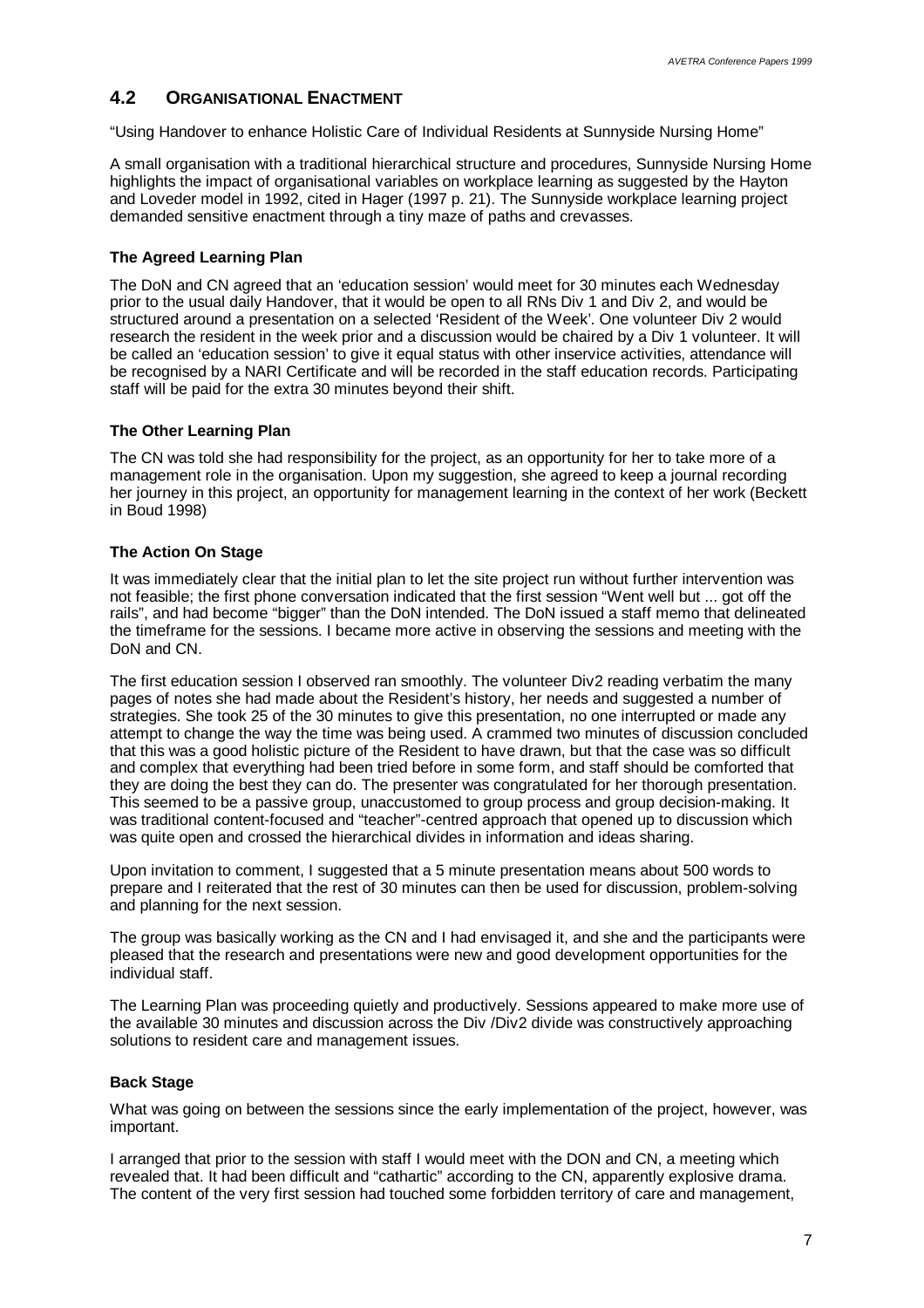and the staff had assumed that part of the purpose of the workplace learning group was some room to make decisions about the Resident of the week.

### **A Slice of the Action**

### **Resident of the Week 'Cliff' (pseud.) - The dialogue:**

Issues of concern raised: malfunctioning hearing aids, worsening visual impairment, increasing incontinence, arguments with other residents, not attending recreation activities

Agreement to focus on one issue: increasing reclusiveness

Presentation focused on discussion RN had with Cliff in preparation for the session that identified that embarrassment associated with incontinence and visual impairment were the issues affecting his social participation; Cliff suggested things he would like to do that staff agreed can easily be put into place. Staff comments in the evaluation session (see below) imply that without this learning group, the research and the time set aside to look at the whole person of Cliff, his problems and reclusiveness would have lingered unattended to. While in this case it was the RN doing the research and presenting the case, the whole group was involved in listening to the story, suggesting specific strategies and agreeing on implementation and trials

The session is working as a learning group in so far as the picture of the resident as whole person facilitates holistic thinking about the care.

## **DISCUSSION**

- "The power of the WBL [work-based learning] approach is that it explicitly integrates organisational learning with individual learning" (ANTA 1996, p18). This project carried the weight of some organisational tensions and in experimenting with something new which ultimately gained staff and management support, the organisation seems to have learned/developed.
- $\triangleright$  Individual learning occurred in the learning sessions, as well as for the managers. Luckily, the learning journal provides a good record of this.
- $\geq$  Staff development: the decision the staff had made in the very first session about the management of the Resident was actually implemented after the furore, so they were rewarded for taking the power and initiative.
- $\geq$  In addition to the complexity of Sunnyside's workplace culture, the industry is characterised by shifts, part-time employees doing a 'second' job and residents who are always right outside the door for the direct care worker. The learning group contends with the unpredictability of shift changes and relentless resident demands.
- $\geq$  The project would have benefited from involvement of the staff in setting the Learning Plan and the arrangements for the Learning Group.
- $\triangleright$  The CN requested assistance with conducting the evaluation session, and provided the questions which she wanted asked:

*What did you expect to get from the project? Were your expectations met?*

*Did the sessions have the right focus? If not, what should the focus have been?*

*What, if anything, has this project revealed about the skills among the staff group and the use of these skills?*

*Should Sunnyside keep this program of education sessions going? If so, what should change to make it better?*

I asked questions like:

*Given that the purpose of the project that the DoN agreed to was: ".....", what do you think it has achieved?*

*What did you learn that you didn't expect to learn?*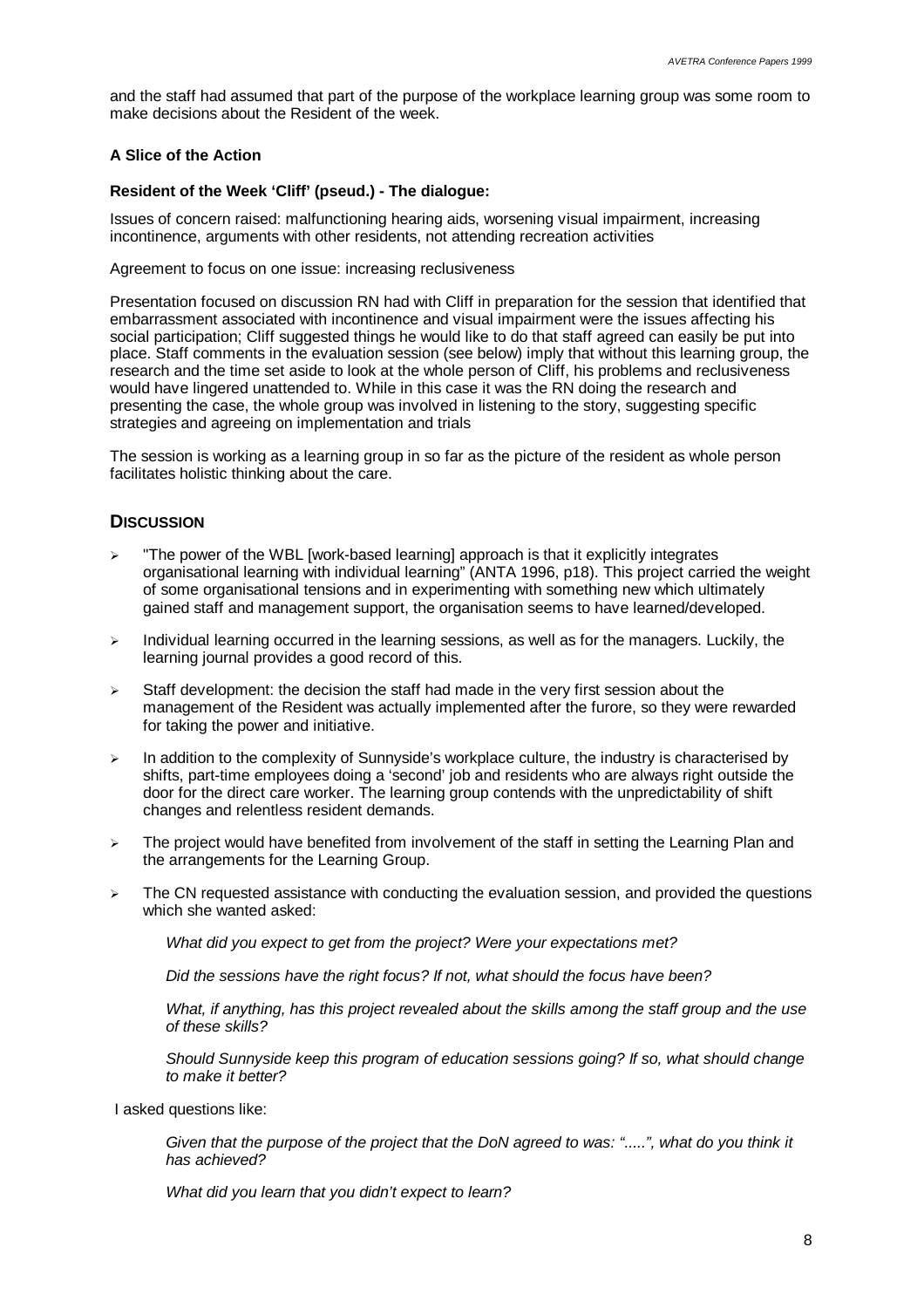#### *What aspect/incident/role did you learn most from?*

One staff member's comments on what the project achieved: "Encouraged communication, facilitated teamwork; opportunity for everyone to have input on range of issues; increased awareness that handover needs to be precise and not lose direction"

Another: "Opened lines of communication; various levels of knowledge were valued in the group building a team between the junior and senior staff; less intimidating now:

Yet another: "Staff participate more in the care of the residents and some of the strategies have been implemented and some are working".

And finally: "It gave us an opportunity to generate ideas for interventions when we thought we had tried everything"; "see resident care as a whole now, not just a few items"

This selection of responses (hurriedly gathered in a 20 minute modified nominal group technique) suggests that this workplace learning group, has been a good experience for the staff at Sunnyside and the CN and DoN will most likely sustain it in some form. Workplace learning will probably become part of the structure at Sunnyside, (ANTA, p.18) and will continue to affect the culture and operation of the organisation.

- In this project, development of the Key Competencies emerge as one of the most likely enduring outcomes: collecting, analysing and organising information; planning and organising activities; working with others and in teams; solving problems through group processes. The value of the project as identified by the participants in the evaluation session highlights these competencies.
- $\triangleright$  In addition to the frequent cry in the literature (Hager, 1997, ANTA 1996) for management endorsement of workplace learning in particular and staff development generally, workplace learning also requires a 'manager as learning enabler' to smooth the path for the players.

## **5. Conclusion**

There are many barriers to workbased learning in ACFs. These barriers include staff issues, physical plant issues and work-place culture issues.

The staff-related barriers include the fact that the work-force is largely a part-time work-force, there are low literacy levels, and there is a wide-spread perception that the job consists of "menial" physical tasks rather than tasks that require content knowledge, thought and reflection. There is no tradition of ongoing continuing professional education among the staff of ACFs and there are no opinion leader role models of ongoing professional education. It is also possible that the jobs themselves have a relatively low importance beyond the income they provide to the staff of ACFs. The work in ACFs may just be convenient ways of earning income rather than vehicles whereby staff attain self actualisation, which they seek and obtain in different venues eg in their roles in their family or in other social organisations. At a personal level there may be many disincentives to ongoing education. For example, the PCA who misses shifts to attend off-site education sessions will lose pay and will incur expenses (cost of the seminar registration) and will not gain any additional pay for the effort expended or improved skills or knowledge.

The physical plant issues that hinder continuing professional education in ACFs include such problems as the lack of a designated staff room, the paucity of up to date health-care text-books or educational videos (if any) that the staff could access. Furthermore, there is rarely an area that is obviously purpose built or at least designed to accommodate education in small groups (eg has blackboard or whiteboard, screen for overhead projector (OHP) or has the electronic equipment commonly used for education eg OHP and a television and video tape player. Needless to say in these environments where even the most basic of teaching and learning resources are seldom found, more advanced potential information sources such as current subscription nursing and gerontology journals (as opposed to "throw-away" journals) and internet access via computer is hardly ever available.

There are many work-place culture issues that hinder ongoing continuing professional education. These include the absence of professional requirement for maintenance of professional competence among the least trained of the ACF health care staff (eg cooks, cleaners, bed makers, and personal care attendants). Even among the more educated staff (enrolled and registered nurses) there is negligible requirement for demonstrated maintenance of competence. There is no clear reward for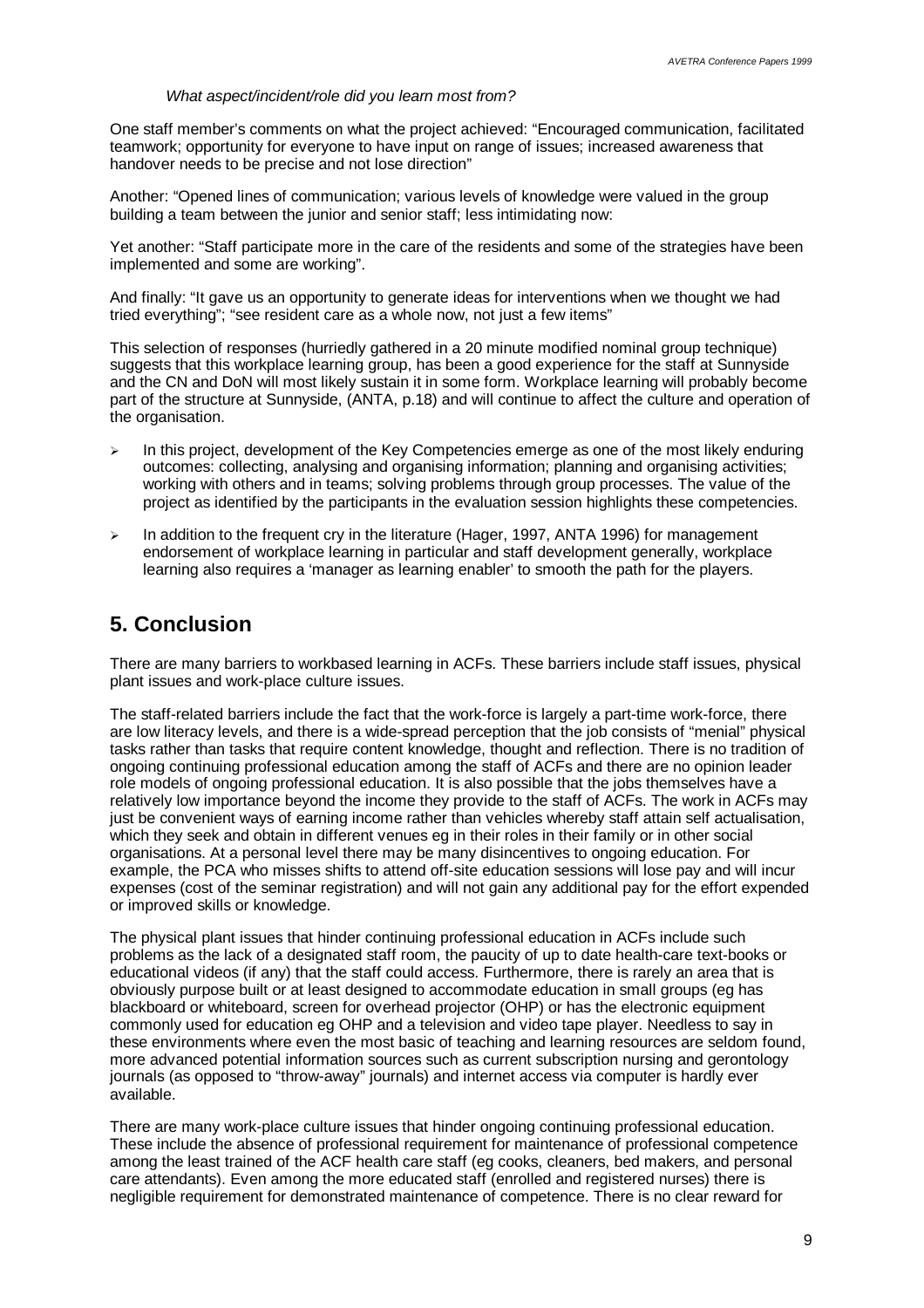additional mastery. Indeed in work places where there is little apparent intellectual aspect to the work, individuals who undertake further education may be ostracised by their colleagues. In this work force there is little to "trade" other than physical work - information has little apparent value. For most groups, there are no financial incentives for ongoing education.

Despite these barriers our pilot project showed that we could provide / encourage work-place based learning. Our interventions were achieved with modest means. The fact that our approaches were readily received suggests there is a great need for work-based education. Perhaps like Cinderella's slipper there is a close fit between the educational needs of staff in ACFs and the education that can be provided by relatively modest work-place based learning initiatives.

Finally, we can conclude that negotiating research in ACFs has been interesting. The different backgrounds, training and professional experience of the members of the project team contributed to the richness of the project. The actual process of researching the workplace learning of certain ACF staff, was, however, particularly intense. After the initial negotiation of the 'learning plans', their enactment turned out to be rich in workplace dynamics. The plans themselves can be put to sound education usage, but more importantly, the negotiation associated with the project has the potential to change attitudes to acquisition of relevant knowledge.

Thus, at Pleasantville, staff constructed their experiential knowledge gained from work with dementia residents. Initially, this was by pattern-making and re-making. This could be more fundamentally understood as a process of reading and re-reading residents' 'stories'. There are ontological and ethical underpinnings for the epistemological enactment of the staff learning plan. These are amenable to postmodern, as well as Deweyan, scholarship.

At Sunnyside, staff constructed their experiential knowledge amongst a contested organisational culture. Here power and authority were significant parameters. When staff realised their traditional expectations need no longer pertain, and that there was a window of opportunity through which to glimpse new learning, then this influenced existing power structures. This both displays and interrogates the nexus outlined in mainstream business and management literature between the workers and the culture by which they are shaped.

In both settings, individual staff members' experiences are the 'raw data' for their workplace learning. The way staff interact and share their "raw data" is vital, but hard to capture. Some staff may believe they 'know' nothing since their formal education and training experiences are limited, or because their location in a hierarchy is such that they 'should know nothing'.. Yet we have shown that staff can be encouraged to alter their perceptions of their own knowledge, and convert their "raw data" into knowledge. This is a precondition to engagement in workplace learning. Once some of the traditional structures are side-stepped or negotiated, valuable learning in the workplace becomes possible. In all of this, it is important to respect the context-specificity of workplace-based educational research. The better provision of aged care is a national policy priority for Australia. The educational development of the staff in aged care facilities represents a massive, modernist investment in lifelong learning. This is important for the ageing Australian population. The attempt to structure learning out of local settings and experiences is a powerful, postmodernist strategy.

Our experience suggests that the approaches to work-place based learning that we implemented would most likely be readily accepted in other ACFs. This is an important consideration for the approximately 3000 ACFs in Australia, the organisations that attempt to police (at worst) or maintain (at best) the standards of care in the ACFs. Finally, those of us who might end up in ACFs or who have relatives who are forced to go to ACFs, would be less troubled by these events if we knew that the educational needs of the Cinderellas who work in the ACFs have not been ignored.

### **REFERENCES**

- ANTA: *A Guide to Facilitating Work Based Learning* (1996) Work Based Learning in Progress Series. Australian National Training Authority, Melbourne
- *Come in Cinderella: the emergence of adult and community education* (1991) Report by the Senate Standing Committee on Employment, Education & Training. Parliament of the Commonwealth of Australia, Canberra
- *Beyond Cinderella: towards a learning society* (1997) Report of the Senate Employment, Education and Training References Committee. Parliament of the Commonwealth of Australia, Canberra
- Beckett, D. (1993) Dancing with the Ugly Sisters: What Kind of Democratic Culture Should Adult Education Develop? *New Zealand Journal of Adult Learning.* Centre for Continuing Education, University of Canterbury, New Zealand. 21:1 pp. 77-98